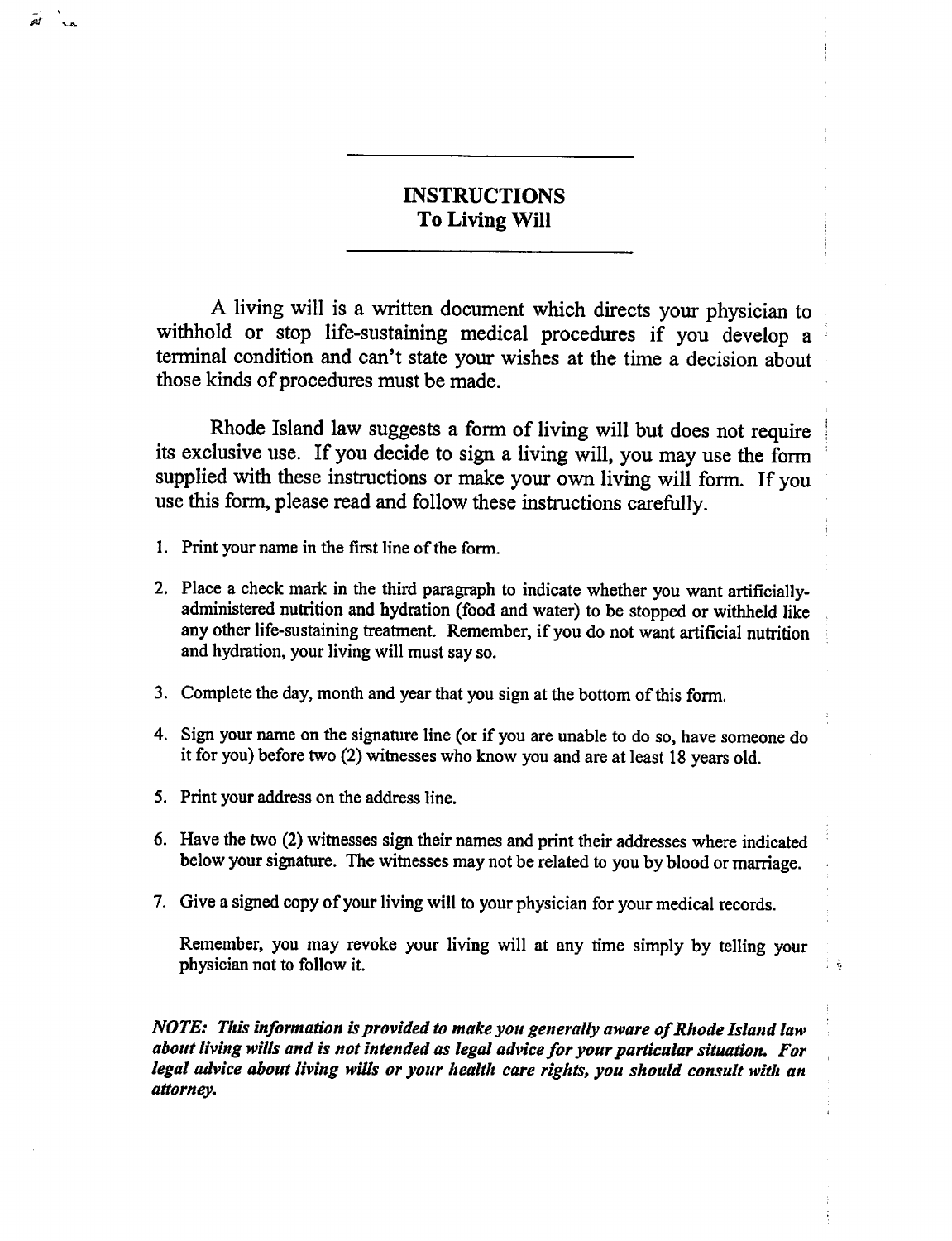#### STATE OF RHODE ISLAND

### CHAPTER23-4.il declaration may, but need not, be in the following form:

## RIGHTS OF THE TERMINALLY ILL ACT

### DECLARATION

I, **heing of sound mind willfully and**  $\overline{\phantom{a}}$ , being of sound mind willfully and voluntarily make known my desire that my dying shall not be artificially prolonged under the circumstances set forth below, so hereby declare:

If I should have an incurable or irreversible condition that will cause my death and if I am unable to make decisions regarding my medical treatment, I direct my attending physician to withhold or withdraw procedures that merely prolong the dying process and are not necessary to my comfort, or to alleviate pain.

This authorization includes includes include the state of the state include the state of the state include the

÷

| includes $\Box$    |  |
|--------------------|--|
| does not include [ |  |

the withholding or withdrawal of artificial feeding, (check only one box above)

Signed this day of the contract of the contract of the contract of the contract of the contract of the contract of the contract of the contract of the contract of the contract of the contract of the contract of the contrac

Signature of Declarant

Address

The Declarant is personally known to me and voluntarily signed this document in my presence. I am not related to the Declarant by blood or marriage.

Witness **Witness** 

Address **Address** Address **Address**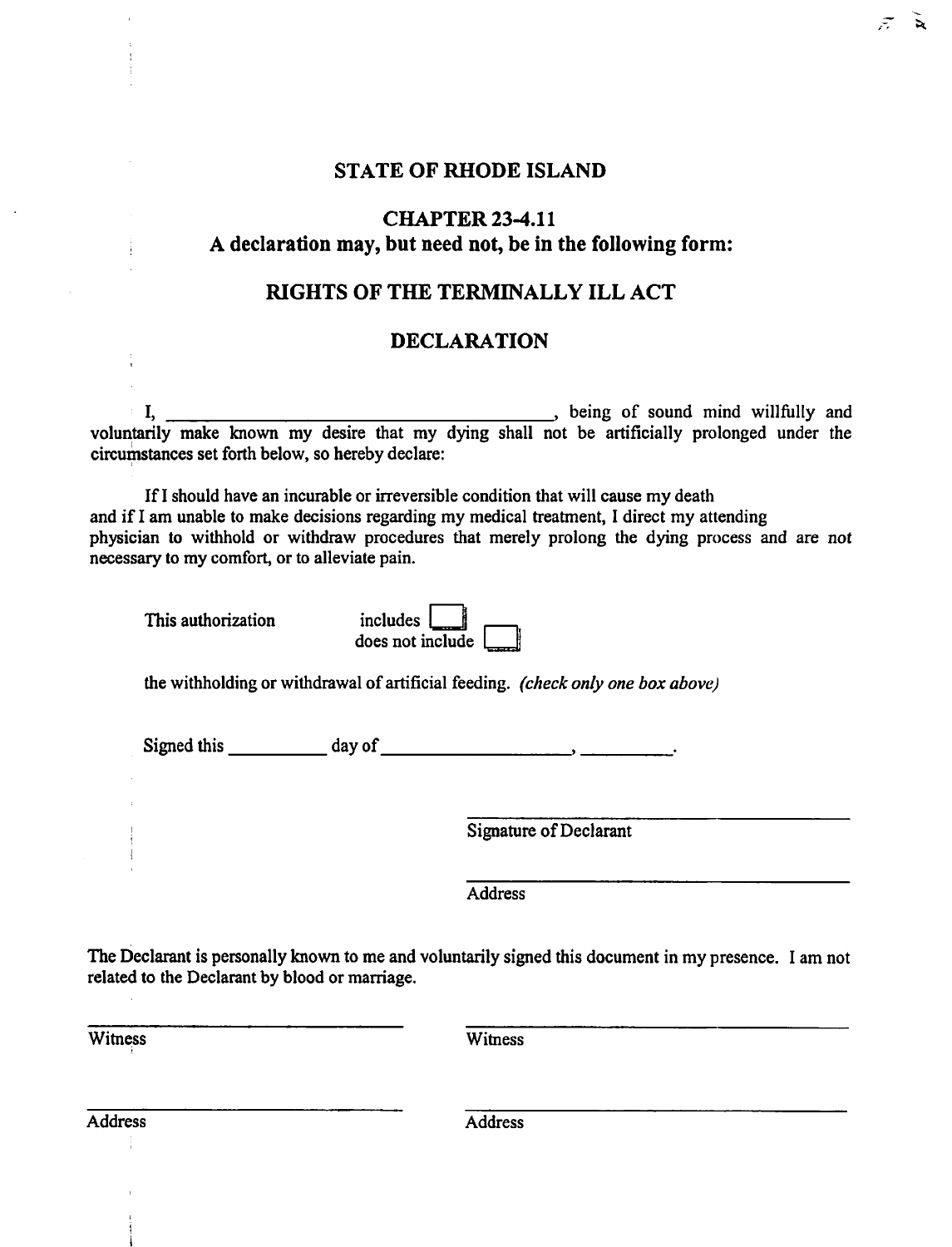#### LIVING WILL

### TO: My family, physicians and all those concerned with my care

لدياس متحقا

I, presently residing at the case of and  $\alpha$ , and  $\alpha$ being an adult of sound mind, make this declaration as a directive to be followed if for any reason I become unable to make or communicate decisions regarding my medical care.

I do not want medical treatment that will keep me alive if I am unconscious and there is no reasonable prospect that I will ever be conscious again (even if I am not going to; die soon in my medical condition) or if I am near death from an illness or injury with no reasonable prospect of recovery. The procedures and treatment to be withheld and withdrawn include, without limitation, surgery, antibiotics, cardiac and pulmonary resuscitation, respiratory support, and artificially administered feeding and fluids. I direct that treatment be limited to measures to keep me comfortable and to relieve pain, even if such measures shorten my life.

[OPTIONAL] I wish to live out my last days at home rather than in a hospital, if it does not jeopardize the chance of my recovery to a meaningful and conscious life and does not impose an undue burden on my family.

[OPTIONAL] If, upon my death, any of my tissue or organs would be of value for transplantation, therapy, advancement of medical or dental science, research, or other medical, educational or scientific purpose, I freely give my permission to the donation of such tissue or organs.

These directions are the exercise of my legal right to refuse treatment. Therefore, I expect my family, physicians, health care facilities and all concerned with my care to regard themselves as legally and morally bound to act in accordance with my wishes, and in so doing to be free from any liability for having followed my directions.

IN WITNESS WHEREOF, I have executed this declaration, as my free and voluntary act and deed, this day of  $\frac{20}{100}$ , 20.

#### WITNESS:

We, the undersigned witnesses, each hereby attest and declare under penalty of perjury under the laws of the Commonwealth of Massachusetts that: (1) the foregoing instrument was personally signed by in my presence, and thereupon I, at his request and in his/her presence and in the presence of the other witnesses, have hereunto